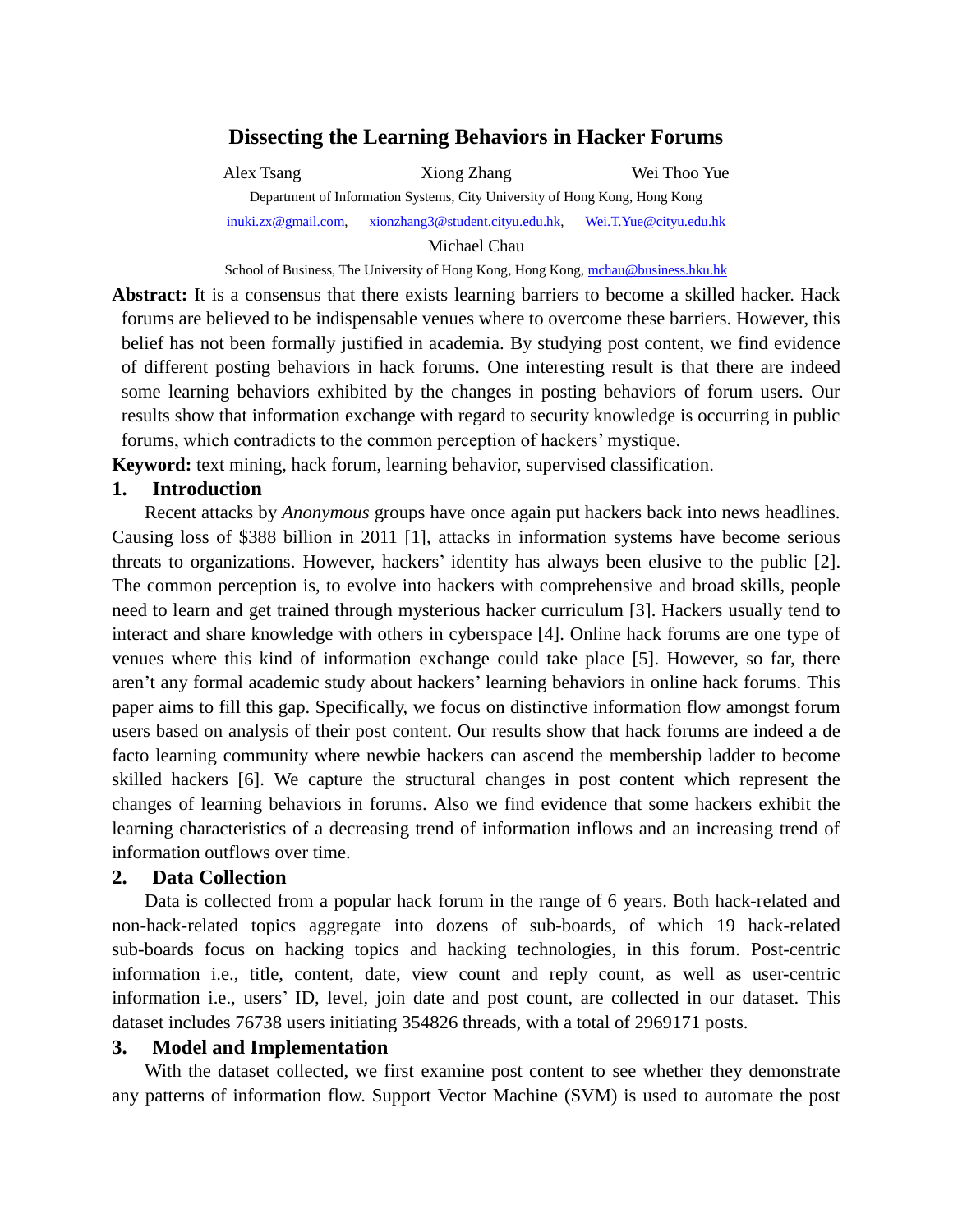content classification process [7]. Due to the complexity of the post contents, we restrict our analysis to headers in a particular thread. The changes of posts' category are then studied based on the classified post content.

## Post Category

We focus on two general categories of posts based on the information flow of post content:

**Category 1** (Information inflow): including questions, doubts, requests, advice seeking, and anything else reflecting the user's requirement for information.

**Category 2** (Information outflow): including answers, tutorials, teachings, troubleshooting, guidelines, demonstrations, showoffs and anything reflecting offers of information.

The defined categories serve as the basis for a supervised learning for post classification. We adopt Joachim's SVM<sup>light</sup> and make use of its one-versus-all property of binary classification to classify post category [8]. Due to the large amount of data, we focus on thread header posts. Classification Features

A total of 9 attributes of data concerning each post are considered as in Table 1. These are the useful knowledge we can have about posts and users in our dataset.

| Fields for features | Description                                                    |  |  |  |  |
|---------------------|----------------------------------------------------------------|--|--|--|--|
| postTitle           | Title of the entire thread                                     |  |  |  |  |
| postContent         | Content of the first post in the thread, i.e., the header post |  |  |  |  |
| <i>imageCount</i>   | Number of images appearing in the content                      |  |  |  |  |
| <i>linkCount</i>    | Number of hyperlinks appearing in the content                  |  |  |  |  |
| postView            | Number of times this post has been viewed                      |  |  |  |  |
| postReply           | Number of replies of this post                                 |  |  |  |  |
| userLevel           | User's level when posting the post                             |  |  |  |  |
| userPostNumber      | Number of posts by this user when posting the post             |  |  |  |  |
| contentLength       | Word count of post content                                     |  |  |  |  |

*Table 1: Post Features*

### Keyword Extraction

To extract meaningful keywords from post title and content, the N-gram stemming procedure is performed on *postTitle* and *postContent* respectively, where N = {1, 2, 3, 4, 5}. In this procedure, each text is processed through a Porter stemming procedure [9]. All of the stemmed words are reassembled as a space-delimited text again for keyword extraction. A keyword for title is recognized if it appears at least twice in all the post titles, and a keyword for content is recognized if it appears at least 5 times in all the post contents. To summarize, 228 keywords for titles and 2254 keywords for contents are extracted. In each post category, keywords are assigned consecutive feature IDs. Finally, for each keyword, a global IDF (*Inverse* 

*Document Frequency*) value is calculated for subsequent use, with  $idf(T,D) = log \frac{|D|}{|\{d \in D: t \in d\}|}$ .

#### Model Creation

One training set and one test set are created for the SVM<sup>light</sup> classifier to generate models for post category classification. The training set is composed of a random selection of 11 posts from each of the 19 sub-boards and the test set is composed of a random selection of another 6 posts from each of the same sub-board. The number of selected posts is proportional to the size of hack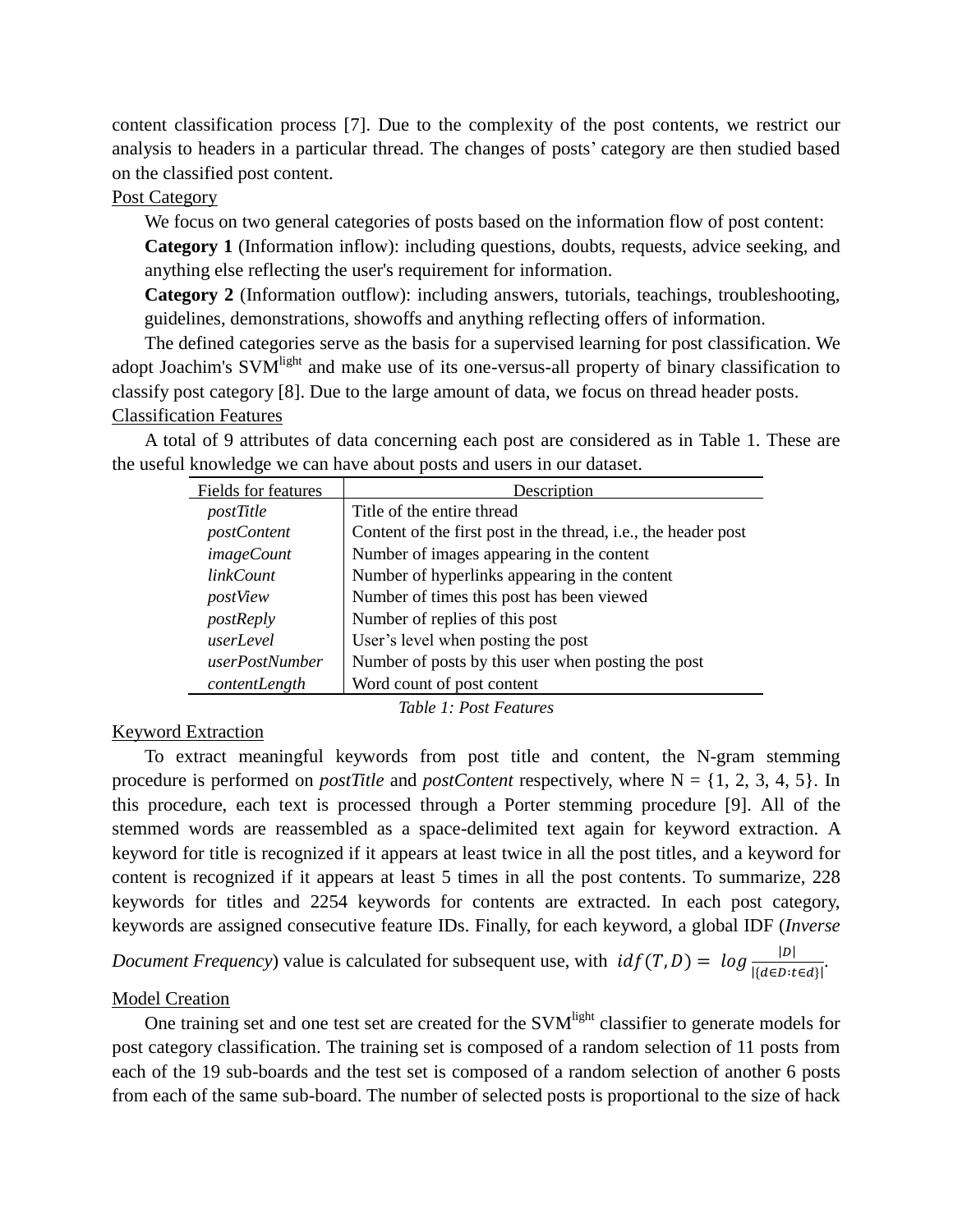forum dataset. We manually classify the posts in both sets as in Table 2.

Each post in the training set is examined to identify any keywords beforehand, and each identified keyword is represented by a TF\*IDF value with  $tf * idf(t, d, D) = tf(t, d) \times$  $idf(t, D)$ , in which the IDF value is retrieved from the prior calculation results.

Each TF\*IDF value for a keyword found in a post is included as a feature prefixed with its ID. Finally, the training set is used to train SVM<sup>light</sup> classifier. With appropriate parameter tunings, we obtain the models for both post categories, with higher than 80% for all accuracy, precision and recall values on the test set as in Table 3.

|                                    | <b>Training Set</b> | <b>Test Set</b> |  |  |  |  |
|------------------------------------|---------------------|-----------------|--|--|--|--|
| Category 1                         | 93                  | 58              |  |  |  |  |
| Category 2                         | 92                  | 53              |  |  |  |  |
| <b>Others</b>                      | 24                  | 3               |  |  |  |  |
| Total                              | 209                 | 114             |  |  |  |  |
| Table 2: Training Set and Test Set |                     |                 |  |  |  |  |
|                                    | Post Category 1     | Post Category 2 |  |  |  |  |
| Accuracy                           | 84.21%              | 84.21%          |  |  |  |  |
| Precision                          | 80.65%              | 80.33%          |  |  |  |  |
| Recall                             | 89.29%              | 89.09%          |  |  |  |  |

*Table 3*: *Classification Rate in Test Set*

### Post Classification

The generated models are used to classify all the posts in the corpus. Since it is a one-versus-all binary classification, any posts simultaneously classified into both categories will be classified into the category with larger prediction rate. Based on the classified posts, we examine the changing trends of posting behaviors in these 2 post categories for each user, and further reveal users' behavioral pattern.

### Post Evolution

Intuitively, the possible variation trends (i.e., increase or decrease) in both categories constitute a total of 4 patterns of user behaviors in the forum. A user with confirmed variation trends in both categories can be grouped into one of these 4 patterns. We then perform Linear Regression on the post quantities in both categories against the fixed quantity of posts posted in a sequential manner (We take an increment of 5 posts as a proxy for time point for a user).

Among 76738 users posting all the 354286 posts, we pick the top 1000 users in terms of post count, those who had cumulatively contributed 65279 posts. In this group, the average post count per user is 65.3, with the largest (or smallest) post count per user is 599(or 39), compared with an average of 3.8 posts per user outside this group. By setting 5 posts as a time point, we guarantee a minimum of 8 data points as a sensible regression for each user. Regression results whose standard error is larger than the average are also excluded.

#### **4. Analyses and Results**

With the exclusion of unreliable regression results, we have 318 users remaining with clear variation trends of both post categories. By examining the slope of the regression model in 2 post categories for each user, we can justify users' behavioral pattern. Numbers of users under each of these 4 posting behavioral patterns reveal their proportional relationships, as in Table 4.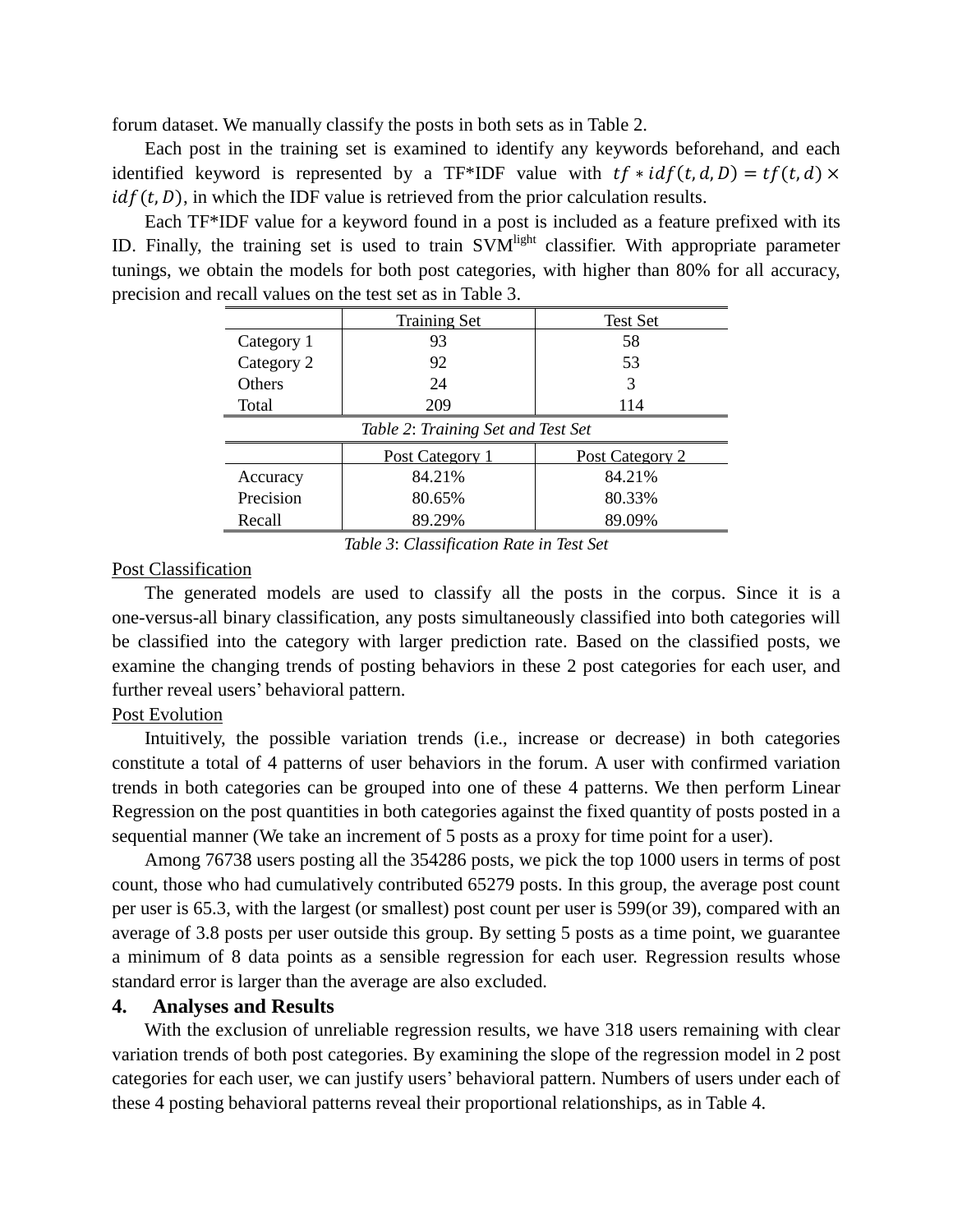Among the 318 users, we find that a fair number of users (45.6%) exhibited typical patterns of learning behavior with decreasing requests for information inflow and increasing information outflow. All users who exhibit this type of information flow are grouped and their collective behaviors are shown in Figure 1. As we set the incremental unit to 5 posts, each scale on the x-axis captures every additional 5 posts. Essentially, the x-axis represents the different time stamp at which the users participated in the forum (i.e., first 5 posts, time point  $t = 5$ , second 5 posts , *t* =10) and reveals the categorical distribution for every 5 posts. In Figure 1, when *t* =10, for post 5-10, we have an average Cat  $1 = 2.484$ , Cat  $2 = 1.942$ . The total is less than 5 because some posts are classified out of these 2 categories. By examining on average how many posts belong to Category 1 and Category 2 respectively (y-axis) for every 5 posts (x-axis), we see that Pattern 1 has a relatively steep slope, which indicates a robust learning activity is taking place.

|                   | Category 1 (Avg. value) |           |           | Category 2 (Avg. value) |           |           |
|-------------------|-------------------------|-----------|-----------|-------------------------|-----------|-----------|
| <b>Total: 318</b> | Slope                   | Intercept | R-squared | <b>Slope</b>            | Intercept | R-squared |
| Pattern $1:145$   | $< 0$ (-0.153)          | 4.014     | 0.298     | $\geq 0$ (0.086)        | 1.082     | 0.152     |
| Pattern 2:86      | $\geq 0$ (0.082)        | 1.978     | 0.155     | $< 0$ (-0.120)          | 2.984     | 0.248     |
| Pattern 3: 81     | $< 0$ (-0.060)          | 2.956     | 0.077     | $< 0$ (-0.058)          | 2.269     | 0.100     |
| Pattern 4: 6      | $\geq 0$ (0.009)        | 2.352     | 0.002     | $\geq 0$ (0.027)        | 2.228     | 0.026     |







*Figure 1: Average User Posting Behavior: Pattern 1 Figure 2: Average User Posting Behavior: Pattern 2*

We also see that 27% of the users in the dataset exhibit reverse behavior pattern with an increasing information inflow and a decreasing information outflow as in Figure 2. They tend to ask more questions and share less information as they raised more and more topics in the forum. While dedicated to "knowing more" and "learning more", they pay less attention to the promotion of their virtual status by demonstrating their knowledge.

Meanwhile, another 25.5% of the users in our dataset reveal a decreasing information inflow and outflow. The flatter average variation trends of information flow indicate that these users have either lost interest in both asking and sharing or had probably engaged in other activities. The remaining 1.9% of the users shows increasing information inflow and outflow, and hence is deemed to be insignificant because of their low quantity and the near-to-flat slope. Due to page limit, we remove figures for these two groups of users.

Through examining the 145 users in Pattern 1, we find that, for the 128 users who had ever posted at least 5 posts in Category2, there is an increase in the replies to these posts, which rises from an average of 9.04 replies to the first 5 posts, to an average of 11.17 replies to the last 5